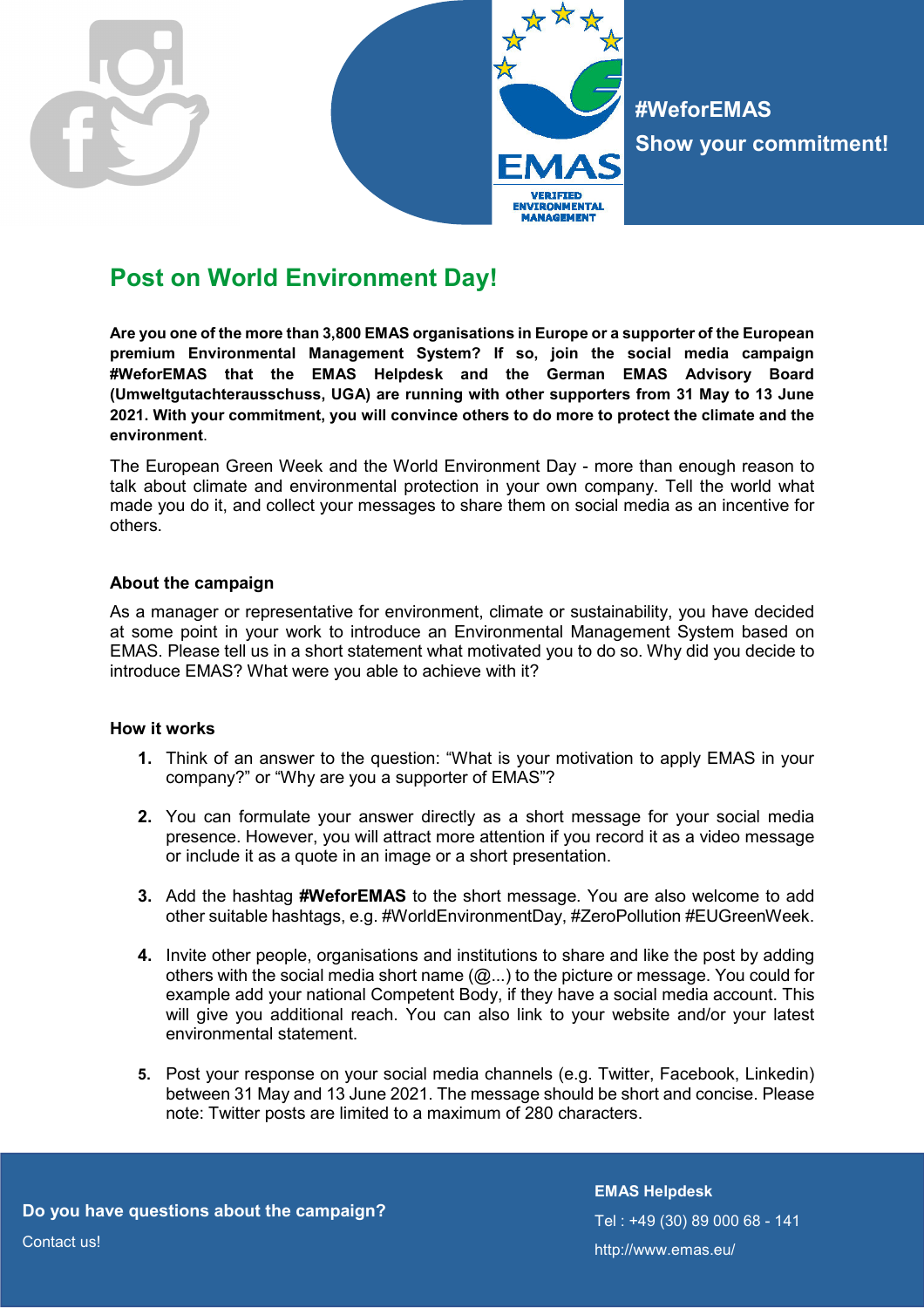

**#WeforEMAS Show your commitment!** 

# **World Environment Day**

On 5 June 1972, the first UN World Conference on the Environment was opened in Stockholm. To commemorate this event, the United Nations in 1974 declared June 5 as the annual "World Environment Day".

On this day, various events, campaigns and activities are held around the world to encourage action for the protection of the environment and to raise awareness of the fact that it is primarily us humans who threaten the diversity and stability of the environment.

More information:

https://stg.worldenvironmentday.global/

## **European Green Week 2021**

The European Green Week 2021 is dedicated to the subject "Zero Pollution Ambition". It will start with an opening event on May 31 in Lahti/Finland. A virtual conference will be held from June 1 to 4.

> There will be events across Europe between May 3 and June 13. These will also cover other relevant European Green Deal initiatives such as climate initiatives, the upcoming chemicals strategy, and initiatives in energy, industry, mobility, agriculture, fisheries, health and biodiversity.

Organisations can register their own events as part of European Green Week.

More information:

ec.europa.eu/info/events/eu-green-week-2021\_en

**Do you have questions about the campaign? Do you have questions about the campaign?** Contact us!

**EMAS Helpdesk**  Tel : +49 (30) 89 000 68 - 141 http://www.emas.eu/